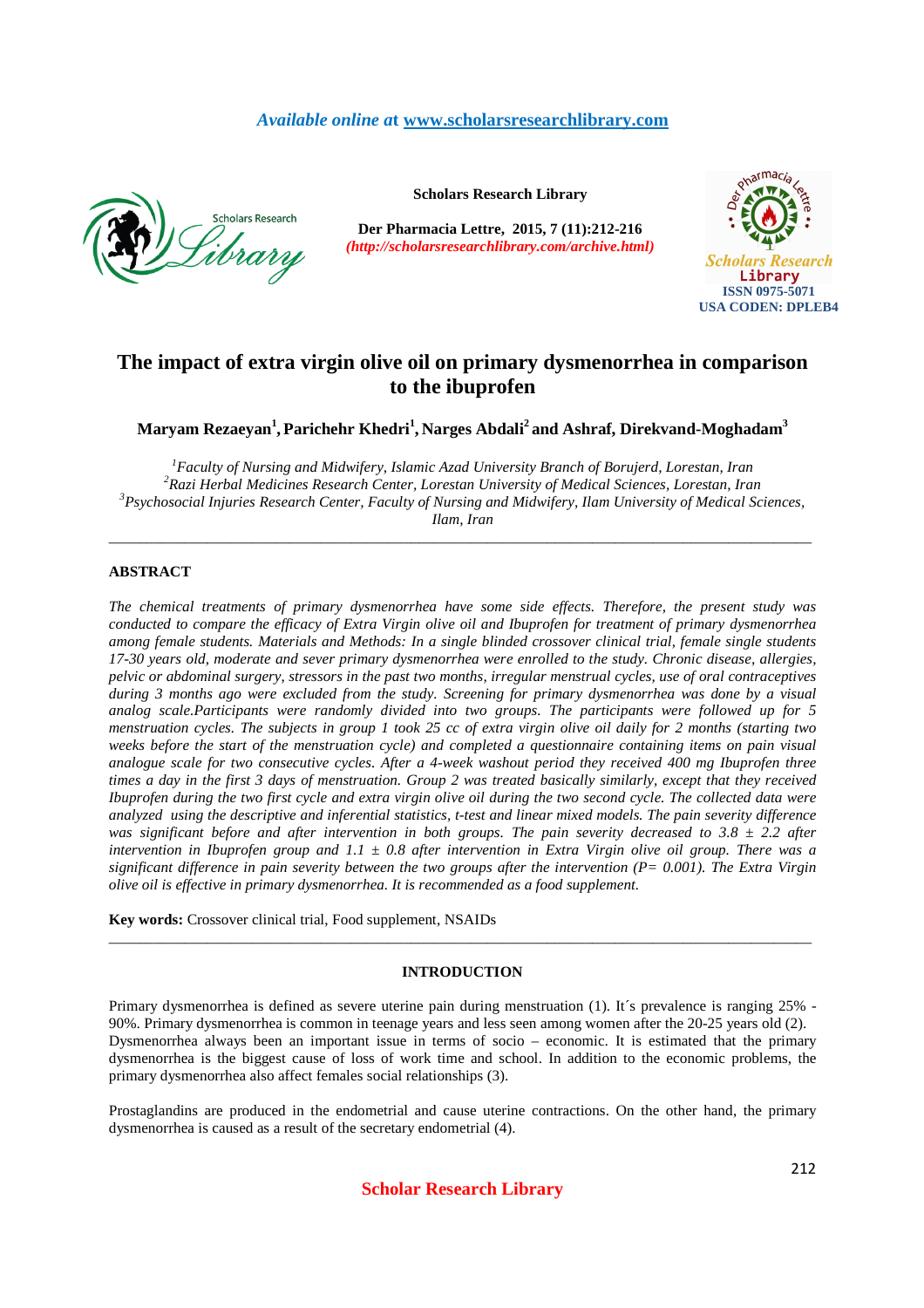(5)are several medical and non medical treatments (1-3, 6-8). Non-steroidal anti-inflammatory drugs (NSAIDs) are consider as the most common medical treatments among women who are suffering from the primary dysmenorrhea. NSAIDs can reducing the uterine contractions (1, 9). Oral contraceptive pills (OCPs) has been applied as treatments for the primary dysmenorrhea. Although recent studies have rejected the use of this method in the treatment of primary dysmenorrhea (10, 11).

\_\_\_\_\_\_\_\_\_\_\_\_\_\_\_\_\_\_\_\_\_\_\_\_\_\_\_\_\_\_\_\_\_\_\_\_\_\_\_\_\_\_\_\_\_\_\_\_\_\_\_\_\_\_\_\_\_\_\_\_\_\_\_\_\_\_\_\_\_\_\_\_\_\_\_\_\_\_

Given that most medical treatment of primary dysmenorrhea have risks for their consumers, thus the use of nonpharmacological treatment of dysmenorrhea is considered (1, 2). Hence, the used of the herbs treatment for the primary dysmenorrhea has an universal application. Recently, the Extra Virgin olive oil is considered for its antiinflammatory effect (12). Although we not found study on the impact of Extra Virgin olive oil on primary dysmenorrhea, several studies have been evaluated the effects of Extra Virgin olive oil on the coronary artery inflammation (13), hypertension (14), colon cancer (15) and arthritis . These studies have confirmed the effectiveness and safety of Extra Virgin olive oil.

The chemical treatments of primary dysmenorrhea have some side effects, on the other hand, consumers tend to apply non-pharmaceutical techniques and dietary supplements in the treatment of primary dysmenorrhea. Therefore, the present study was conducted to compare the efficacy of Extra Virgin olive oil as a new non-pharmaceutical techniques and Ibuprofen as the most useful pharmaceutical techniques for the treatment of primary dysmenorrhea among university female students of Islamic Azad University Branch of Boroujerd, Iran during 2011.

## **MATERIAL AND METHODS**

This study was a single blinded, crossover clinical trial that was conducted in 2011. Considering the power of 80% and  $\alpha = 5\%$ , 28 participants were required for each group. Because of the loss of samples during follow up, 30 participants were selected for each group. Random sampling method was carried out and subjects were randomly assigned to two groups as they did in previous randomized studies (2, 16).

Female single students, with 17-30 years old, moderate and sever primary dysmenorrhea (pain severity more than 4 according to the VAS scoring) who accommodated at the campus of Islamic Azad University Branch of Boroujerd were enrolled to the study.

All participants with chronic disease including kidney disease, pulmonary, cardiovascular, gastrointestinal, endocrine and metabolic, allergies to olive and olive oil and Non-steroidal anti-inflammatory drug, pelvic or abdominal surgery, stressors such as the death of relatives or others in the past two months, irregular menstrual cycles with intervals less than 21 – and more than 35 days over the past year, use of oral contraceptives during 3 months ago were excluded from the study.

Participants visited physically by a licensed gynecologist and rollout the pathological disorders before randomization. All eligible participants fulfilled the self-completed questionnaire. A two parts questionnaire was used to data collection. The first part of questioner as demographic part was included the menstrual history, smoking, diet, exercise and past medical and reproductive history that was completed before the intervention of the trial. The second part of questioner part was designed to cover the severity and duration of pain and completed during the follow up of the study. The primary outcome was the pain severity, which was determined by the Visual Analogue Scale (VAS) in ranging 0-10, including without pain: 0-1, mild: 2-4, moderate: 5-6, severe: 7-8 and very severe: 9-10. The validity and reliability of these instrument has been confirmed in an Iranian study (17).

In general, participants were evaluated during 6 periods. The first period was a screening period. In fact, this month was includes periods prior to any intervention. After initial screening and identify individuals eligible for the study, 60 participants were randomly divided into two groups.The participants were followed up for 5 menstruation cycles. The participants in group 1 took 25 cc of Extra Virgin Olive oil daily for 2 months (starting two weeks before the start of the menstruation cycle) and completed a questionnaire containing items on pain Visual Analogue Scale for two consecutive cycles. After a 4-week washout period they received 400 mg Ibuprofen three times a day in the first 3 days of menstruation. Group 2 was treated basically similarly, except that they received Ibuprofen during the two first cycle and Extra Virgin Olive oil during the two second cycle. The pain severity during the first three days of each menstruation period was recorded similar in both groups. During the study, if the participants did not follow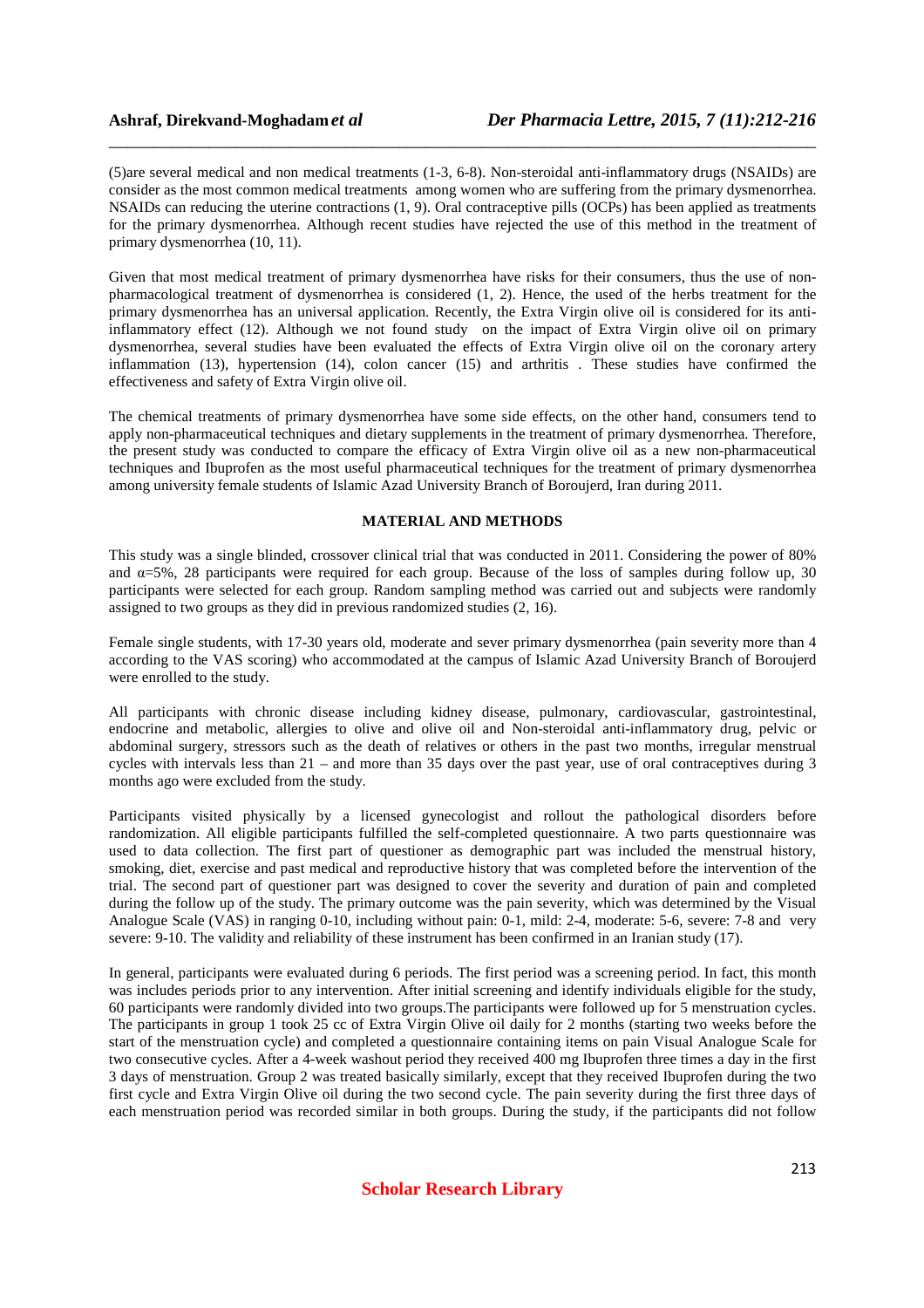the treatment protocol such as the need for additional medication use, non-use of olive oil as instructed or unwillingness to continue the research were excluded from the study.

\_\_\_\_\_\_\_\_\_\_\_\_\_\_\_\_\_\_\_\_\_\_\_\_\_\_\_\_\_\_\_\_\_\_\_\_\_\_\_\_\_\_\_\_\_\_\_\_\_\_\_\_\_\_\_\_\_\_\_\_\_\_\_\_\_\_\_\_\_\_\_\_\_\_\_\_\_\_

This study was undertaken with the approval of the Ethical Committee of the Islamic Azad University Branch of Boroujerd. The participation in the study was voluntary and the participants were free to withdraw from the study whenever they wished. An informed consent was obtained from all participants before the enrolment to the study. This study is registered at the IRCT: IRCT2013051110804N2.

The collected data were entered into SPSS 16. Then were analyzed using the descriptive and inferential statistics, ttest and linear mixed models. However this are Cross Over data, have not the condition of independence. therefore a linear mixed model was used to analyze the data. A p-value of 0.05 was considered statistically significant.

## **RESULTS**

A total 60 female university student subjects were randomly assigned to two groups Extra Virgin olive oil group and Ibuprofen group. The CONSORT Flow Diagram for study participants are presented in figure 1.



**Figure 1. The allocation and follow-up of participants in the study** 

The Mean  $\pm$  SD participants age was 22.35  $\pm$  2.3. The Mean  $\pm$  SD menarche age was 13.1  $\pm$  0.85 among study's participants. The Mean  $\pm$  SD age of start dysmenorrhea was reported 13.5  $\pm$  0.98. No significant difference was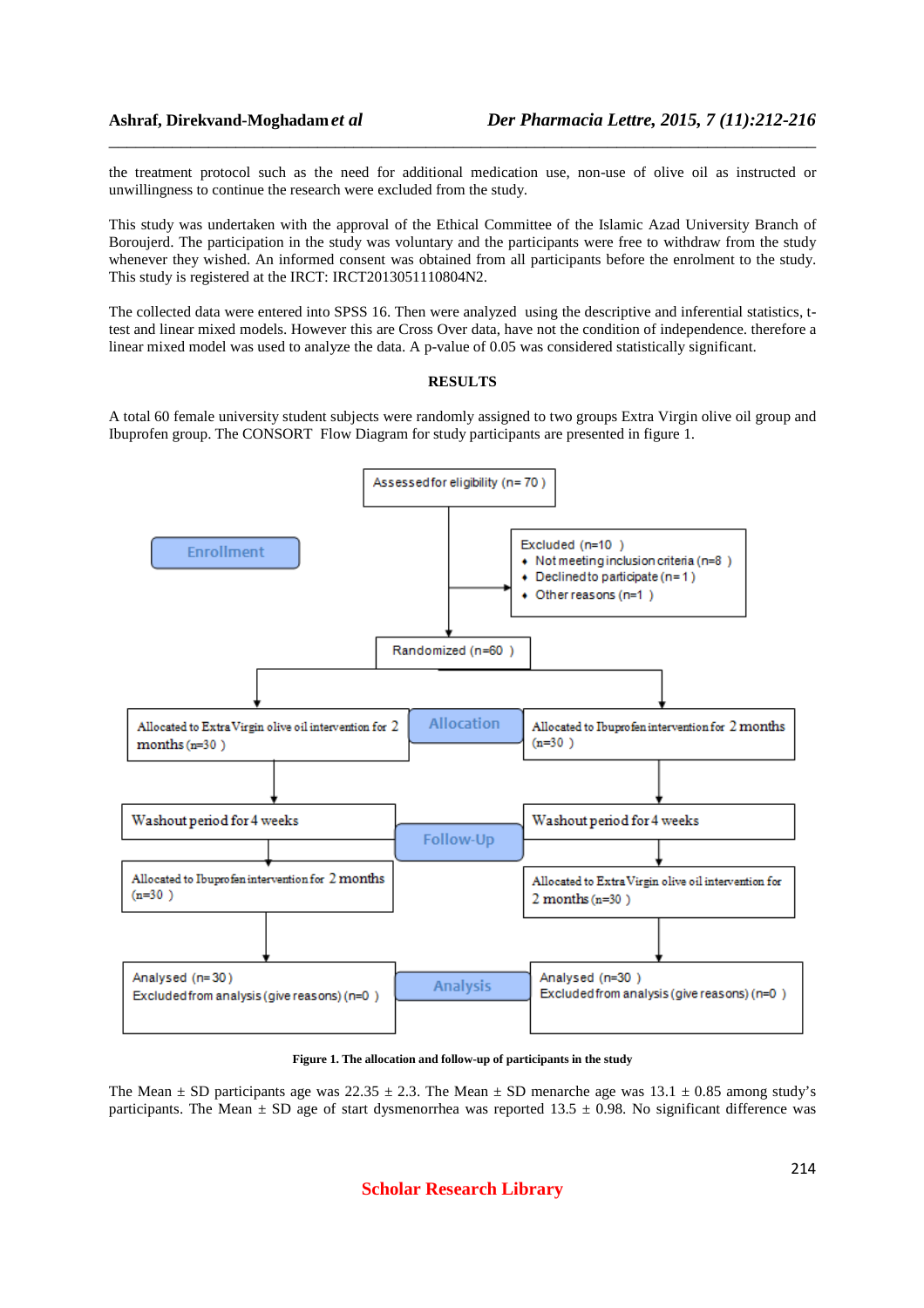observed for the matched participants' characteristics at the time of allocation. The participants' characteristics are presented in Table 1.

\_\_\_\_\_\_\_\_\_\_\_\_\_\_\_\_\_\_\_\_\_\_\_\_\_\_\_\_\_\_\_\_\_\_\_\_\_\_\_\_\_\_\_\_\_\_\_\_\_\_\_\_\_\_\_\_\_\_\_\_\_\_\_\_\_\_\_\_\_\_\_\_\_\_\_\_\_\_

| <b>Characteristic</b>      | Group                    |                  | <b>P</b> -value |
|----------------------------|--------------------------|------------------|-----------------|
|                            | Extra Virgin olive oil * | Ibuprofen*       |                 |
| Age                        | $21.86 \pm 2.35$         | $22.86 \pm 2.35$ | 0.12            |
| Age of start dysmenorrhea  | $12.86 \pm 0.86$         | $13.33 \pm 0.79$ | 0.18            |
| Duration of menstrual flow | $4.7 + 1.5$              | $4.5 + 1.5$      | 0.34            |
| Wight                      | $59.86 \pm 6.35$         | $58.16 \pm 6.35$ | 0.54            |
|                            | $* Mean + SD$            |                  |                 |

**Table 1. Comparison of the participants' characteristics at the time of allocation** 

Using mixed linear models, the pain scores were compared before and during intervention in both groups. However, there wasn't a significant difference in pain severity before interventions between the two groups, but also, the difference of pain severity was significant between the groups during the interventions. In general, the interventions have been effective whit a decreasing trend. Also there wasn't interaction sequence of interventions (beginning Ibuprofen or Extra Virgin olive oil).

Before the intervention, Mean  $\pm$  SD of pain severity was 6.7  $\pm$  1.7. However, the pain severity decreased to 3.8  $\pm$ 2.2 after intervention in Ibuprofen group and  $1.1 \pm 0.8$  after intervention in Extra Virgin olive oil group. The pain severity difference was significant before and after intervention in both groups. Also there was a significant difference in pain severity between the two groups after the intervention  $(P= 0.001)$ . In the Ibuprofen group, the Mean  $\pm$  SD of pain severity was 4.7  $\pm$  2.3 and 3.8  $\pm$  2.2 during the first and second months of intervention, respectively. However, in the Extra Virgin olive oil group, the Mean  $\pm$  SD of pain severity was 2.4 $\pm$  1.7 and 1.3  $\pm$ 1.2 during the first and second months of intervention, respectively(P= 0.001).

#### **DISCUSSION**

Women's health is an important issue. So far studies have investigated different aspects of women's lives and the factors affecting it (18-24). The results of present study showed that the consumption of both Ibuprofen and Extra Virgin olive oil are effective in reducing pain of primary dysmenorrhea. It well been known that the release of prostaglandins and subsequent contraction of the myometrium caused the primary dysmenorrhea. Thus, inhibitors the release of prostaglandins are the first line treatment of primary dysmenorrhea (2). Although we did not find any studies on the impact on primary dysmenorrhea, but anti-inflammatory properties of this substance has been confirmed in previous studies in other inflammatory diseases (13-15, 25). Extra virgin olive oil contains a compound called Oleocanthal that suppresses the prostaglandins production. In other words, the Oleocanthal inhibit the enzymatic pathway which NSAIDs such as Ibuprofen make it inactive. Although the chemical structure of the Oleocanthal is different from the anti-inflammatory compounds in the NSAIDs, but the effect of Oleocanthal is similar to the anti-inflammatory compounds in the NSAIDs (12, 26). Use olive oil as a fixed component of the diet, can prevent inflammatory diseases. So we can say that consumers benefit from anti-inflammatory properties of Olive oil, as well as long-term use of Ibuprofen. it is important to use the appropriate amount of Olive oil is any risk for consumers. Although the risk of gastrointestinal bleeding and kidney damage are common among consumers with prolonged use of non-steroidal drugs such as Ibuprofen (13).

Other findings of present study showed the that Mean  $\pm$  SD pain severity has been reduced in the second month of intervention. the pain severity reduced has been more in the Extra Virgin olive oil group than Ibuprofen group. Probably the gradual effect, enhances the effect during the second month of intervention. This result is consistent with previous findings about supplements is the primary dysmenorrhea  $(4, 7)$ . An Iranian study reported that if the Mean of pain severity of primary dysmenorrhea reduced to three units, then the pain reduction is clinically significant (27). In the Ibuprofen group reported a clinically significant reduction of pain severity in the second month of the intervention. While in the Extra Virgin olive oil group this reduction has happened in the first month of the intervention. Probably the difference between consumption of these two interventions is the reason of difference. Limitations of this study include: lack of assessment the impact of Extra Virgin olive oil and Ibuprofen on other symptoms of primary dysmenorrhea. This was a single-blind study and all participants were aware of the type of intervention, the lack of control calories from Olive oil consumers.